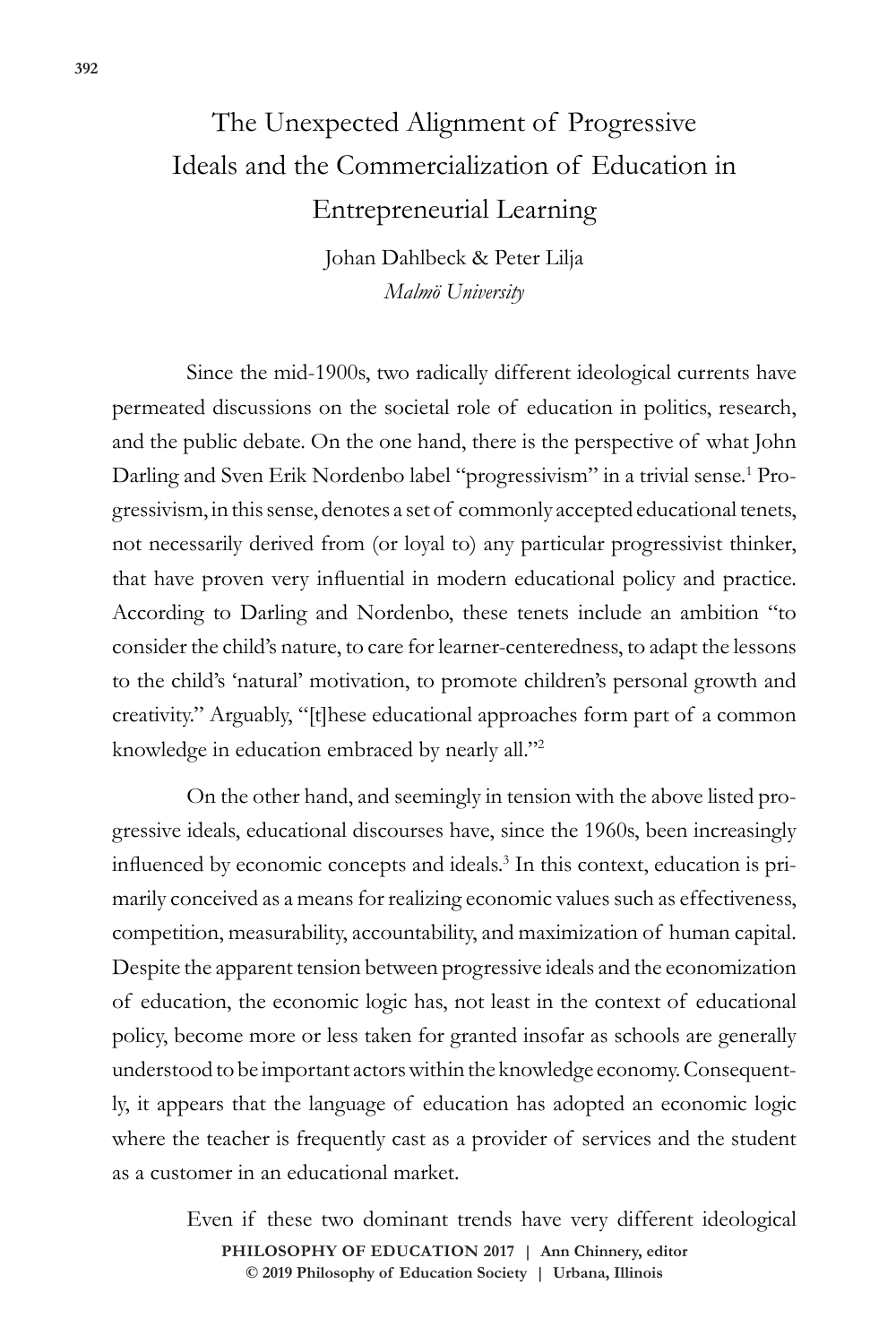foundations – insofar as progressivism furthers a collectivist understanding of education and human well-being, and the economic logic presupposes a more individualistic understanding of the same – there is, surprisingly perhaps, ways in which they converge. For example, the ideal of student-centeredness within progressive education lends itself well to the economic idea of the student as a consumer. Sweden, in many ways an international role model of modern progressive education, is interesting to consider, as both traditional progressive ideals and the economic value of entrepreneurship are central aspects of contemporary educational policy. As such, the Swedish example of the state-sponsored program of entrepreneurial learning serves to illustrate the convergence of these two logics.

#### THE RISE OF ENTREPRENEURIAL LEARNING IN SWEDEN

In 2009, the Swedish government adopted a policy called *Entrepreneurship in the Educational System,* serving to encourage school boards to intensify the work on entrepreneurship and entrepreneurial learning. According to a survey conducted by the Swedish National Agency for Education, this work entails focusing on "the development of pupils' curiosity, creativity and initiative as well as supporting special abilities required for starting up and running businesses."4 Entrepreneurial learning is understood to be based on the pupil's "internal driving forces and motivation." The policy applies to the entire educational system – from preschool to adult education – and a central aspect concerns stimulating the cooperation between schools and external actors in order to make school work more firmly grounded in so-called real world issues and practices.

The focus on entrepreneurship in education was prompted by a political discussion on the importance of adapting to the demands of an increasingly mobile labor market. Entrepreneurship in education also constitutes one of the European Union's eight key competences intended to support "economic and social well-being."5 In the context of Swedish education, this focus has served a double aim. On the one hand it was intended to stimulate an increased knowledge in business-mindedness, and on the other hand it was conceived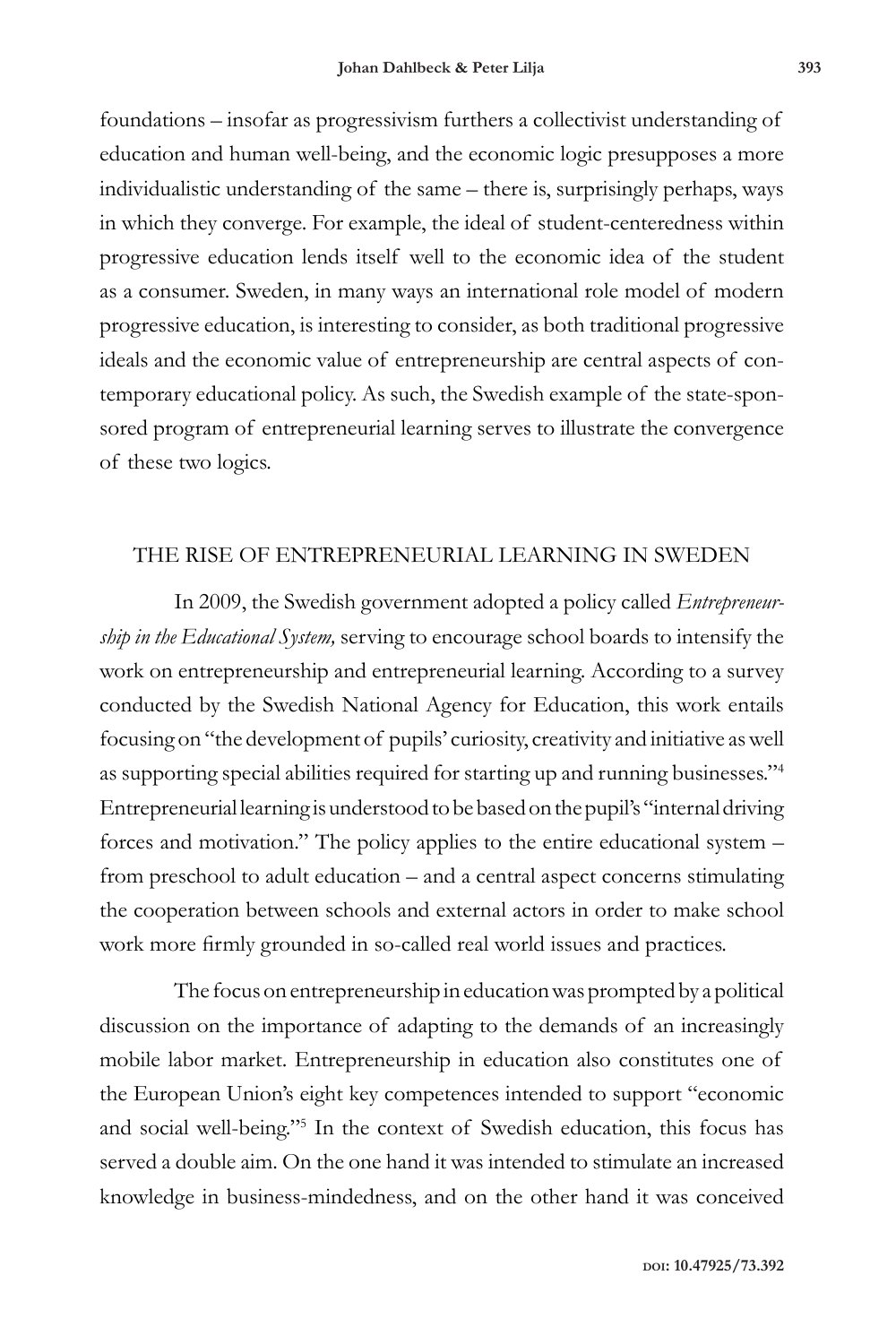as a progressive pedagogical approach geared to the encouragement of pupils' "innate curiosity, initiative and confidence from an early age."<sup>6</sup> The double aim of entrepreneurship in education hints at a certain conceptual fuzziness. The preface to a systematic review published by the Swedish National Agency for Education states that: "The concept of entrepreneurship is ambiguous as it originates in the field of economics, and over the years it has been broadened so that it can be applied in many different areas varying from cultural to social and pedagogical."7

From an economic point of view, the rise of entrepreneurship in education coincides with the increasing influence of a market logic that has proven pervasive in all social spheres, from welfare provision to cultural work.<sup>8</sup> From a pedagogical point of view, entrepreneurial learning appears to reactivate certain key words central to Swedish progressivism in its focus on student-centeredness, on promoting learning rather than teaching, as well as on leveling out social hierarchies (such as that between teacher and student).<sup>9</sup>

In spite of this conceptual fuzziness, it is clear that the implementation of entrepreneurship and entrepreneurial learning has been appointed a key role on the educational agenda. For example, entrepreneurship is highlighted in Swedish national curricula at all levels and has been made into a cross-disciplinary and project-based school subject in secondary school and adult education. In addition, the state offers special grants for school boards to assist with the implementation of this perspective throughout the educational system.

From the point of view of philosophy of education, the inherent fuzziness of the concepts of entrepreneurship and entrepreneurial learning is highly interesting because of the way it highlights the conflicting values of contemporary education. In particular, it offers an example of how the seemingly incommensurable perspectives of educational marketization and progressive ideals merge and even transform one another through the redefinition of key educational concepts.

In this article we aim to use the Swedish example of entrepreneurship in education as a springboard to discuss the unexpected alliance between stu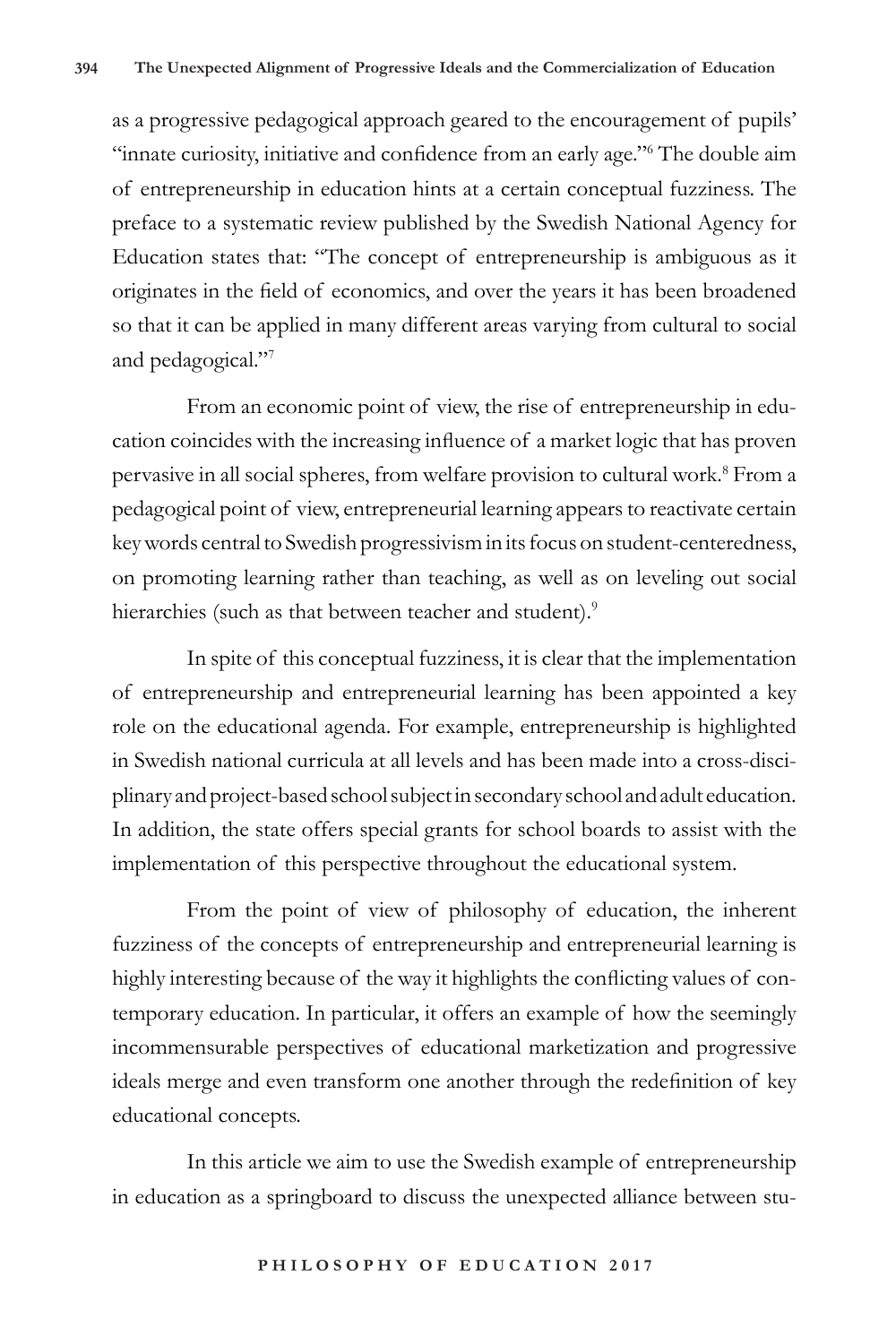dent-centered progressive education and the commercialization of schools. In doing so we wish to highlight the effects of this alliance on the relationship between teaching and learning and, consequently, on the teacher-student relation. In order to do this, we will first examine the conditions for the commercialization of contemporary education, and its impact on the teacher-student relation. We will then turn to progressive education, and examine the curious link between the ideal of student-centeredness and the economization of the role of the student. The article will conclude with a discussion on some inherent tensions visible in entrepreneurial learning, being at once an effect of the commercialization of schools and a pedagogical project firmly rooted in progressive ideals.

#### THE COMMERCIALIZATION OF EDUCATION

The overarching rationale motivating the commercialization of education is the value of economic progress. The notion of economic progress has acquired an almost universal status as a model of explanation within a variety of social institutions, all striving to gain legitimacy as reliable evidence-based practices within the discourse of what John Clarke and Janet Newman label "the managerial state."10 As such, "economic methods and theories seem to be perfectly suited to the current public and political demand to make educational policymaking evidence-based – namely, guided, or at least informed, by sound, and preferably quantitative, research."11 Economic progress in the educational context is inevitably linked with human capital theory.<sup>12</sup> Human capital theory argues that the acquisition and use of skills and knowledge "are a form of capital, that this capital is in substantial part a product of deliberate investment, that it has grown in Western societies at a much faster rate than conventional (nonhuman) capital, and that its growth may well be the most distinctive feature of the economic system."13 Following from this, human capital theory provides education with a clear cut role within the economic system, where education is expected to maximize the potential of each individual on a competitive market.

The accumulation of human capital, in turn, serves a vital function for the maintenance of the well-being of society at large. It is important to note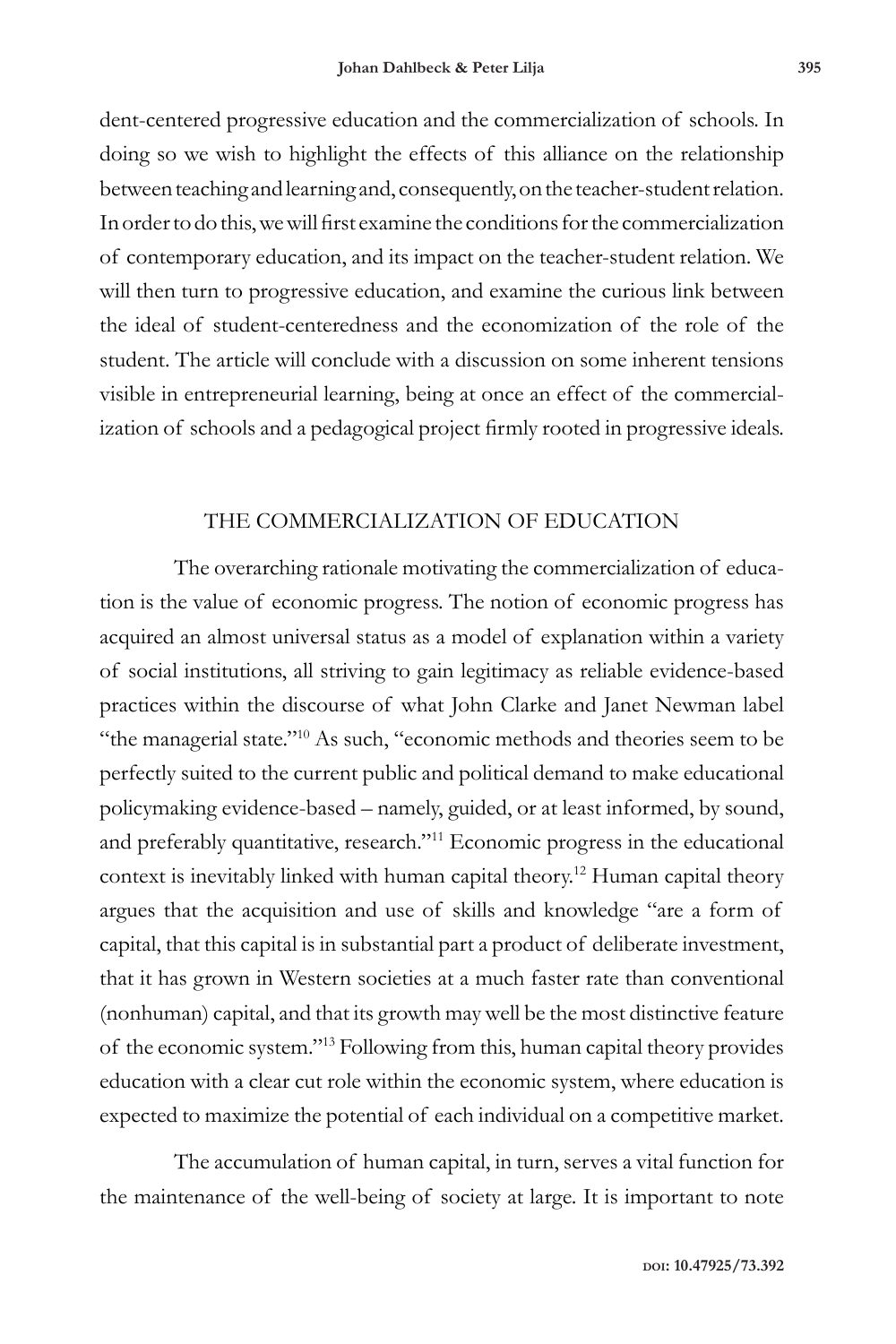that this is a particular kind of well-being, however. From the point of view of human capital theory, well-being is conceived in economic terms. Rather than understanding well-being in the *eudaimonistic* sense of a flourishing life, economic well-being is grounded in "an individualistic preference-satisfying notion of well-being."14 The notion of well-being as corresponding with the satisfaction of immediate wants is problematic from an educational perspective as it presupposes already defined preferences. Contrary to this, one might argue that the very purpose of education is to arrive at an educated understanding of one's preferences. Such an educated understanding must be preceded by education, lest well-being is reduced to the mere satisfaction of immediate wants.

A consequence of utilizing an individualistic, preference-satisfying notion of well-being in education is that it casts the student in the role of the consumer and, correspondingly, the teacher as a provider of services. David Bridges and Ruth Jonathan characterize the marketization of education in terms of a supplier-consumer model:

> The main conditions that seem to be required for the "marketization" of education are, on the supply side of the educational economy, the creation of diversity and choice and, on the demand side, the placing of information and purchasing power in the hands of "consumers."15

The problem with understanding education as an economic transaction is that it overturns a traditional educational logic according to which the role of the teacher is to offer perspectives on the world and on what it can be to live a flourishing life by examining different traditions of thought, and the role of the student is, through the process of education, to arrive at a sustainable understanding of personal and interpersonal well-being. Inherent in the supplier-consumer model is the assumption that the customer already knows what they want and the supplier should deliver accordingly. As Gert Biesta points out: "It forgets that a major reason for engaging in education is precisely to find out what it is that one actually needs – a process in which educational professionals play a crucial role because a major part of their expertise lies precisely there."16 Consequently, the supplier-consumer model fundamentally undermines the authority of the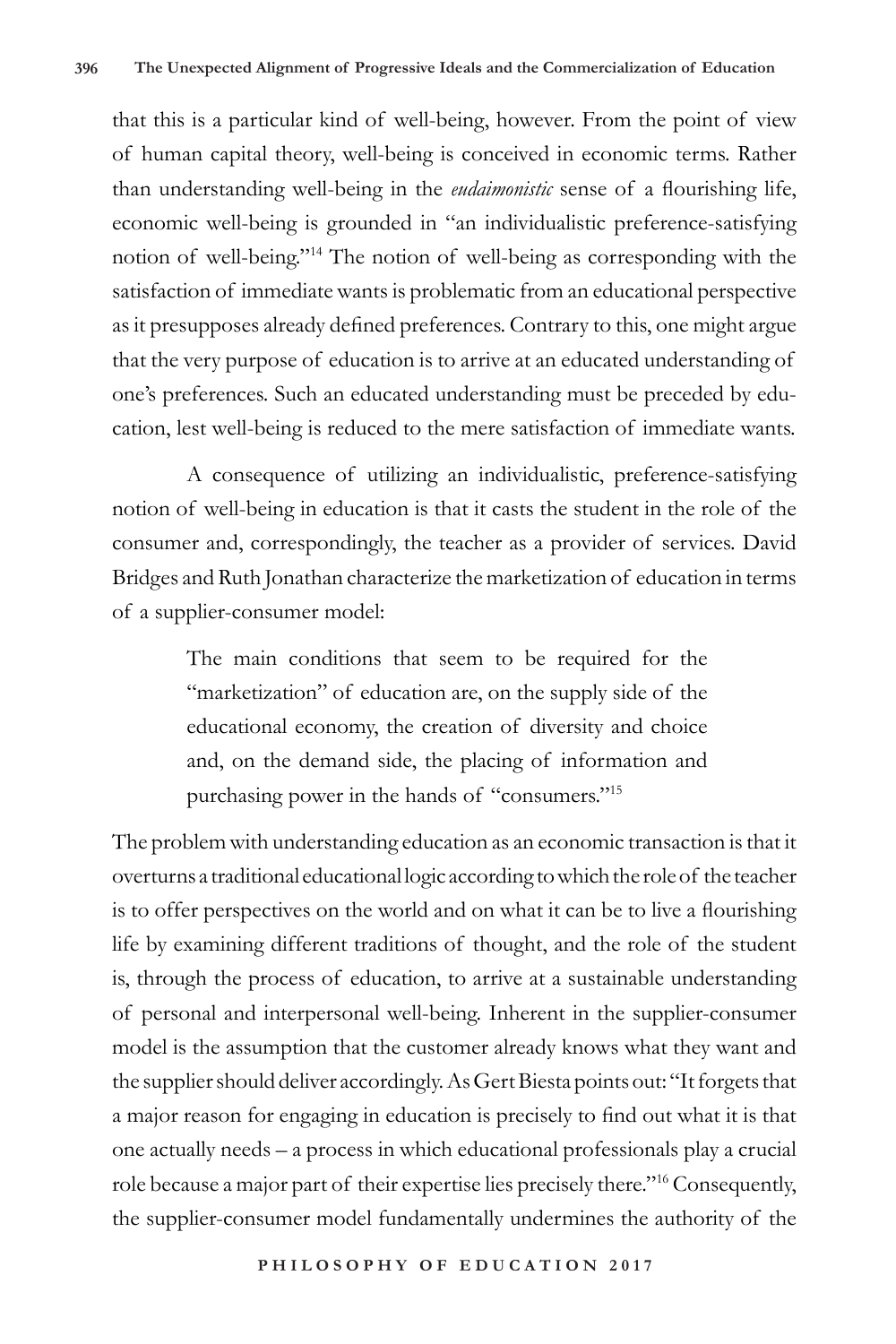teacher by depriving the teacher of his or her professionalism.17 Professionalism, in this sense, builds on a foundation of public trust on which the teacher is entrusted to use their judgement to represent different authoritative ideas about human flourishing. As John White argues, "[t]he individual on his or her own is not the final authority on what counts as his or her flourishing. There is a centuries-long continuous tradition of thought about this topic to guide us."18

In a sense, the supplier-consumer model appears to empower the student in so far as it bases education on the personal choices and desires of the student-consumer. These are limited choices, however, as they are circumscribed by the natural limitations of the student's personal horizons. In addition, these choices are always subordinated to the transient demands of the labor market-making the goals of education both elusive and ever-changing. From this perspective, the influential idea of life-long learning – being a central part of the economization of education – illustrates the double nature of the kind of empowerment furthered by the commercialization of education. On the one hand, in terms of qualification, the model offers a seemingly endless range of choices with respect to employability. On the other hand, the idea of perpetual change transforms education into a means for transmitting narrowly defined skills, disregarding broader aims of education, such as establishing a sustainable notion of human flourishing grounded in tradition.

Having discussed some of the consequences of understanding education within an economic framework, we will now turn to progressive education in order to outline the unexpected alignment of progressive ideals, such as student-centered education, and educational marketization. In order to do that we will first briefly examine some of the key principles of the progressive movement.

### PROGRESSIVE EDUCATION AND THE IDEAL OF STUDENT-CENTEREDNESS

According to Avi Mintz, "[t]he early principles of the progressive movement in education included broadening the curriculum, aligning it to the needs of diverse students, and using schooling to democratize society."19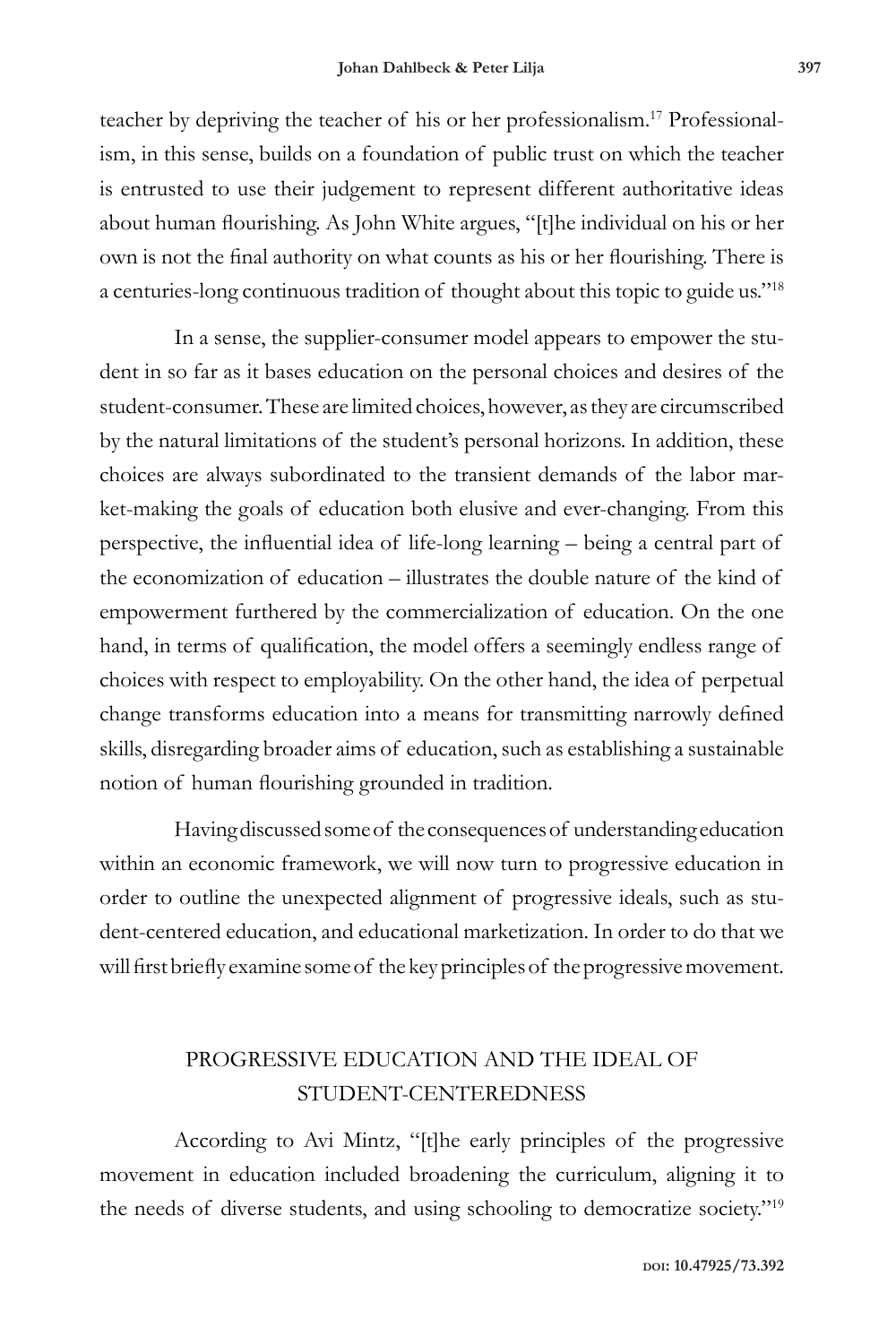While the economic discourse on education rests on economic progress as its fundamental value, the progressive movement<sup>20</sup> emphasizes social progress. In the economic model, schools and education become means for accumulating human capital, whereas in progressive thought, schools and education become means for engineering a radically new social order based on democracy and equality. In order to reach these goals, educational institutions must be designed accordingly. Rather than teaching students *about* the conditions of democracy and social equality, schools should embody these values. That is, schools should be made into miniature democracies, where traditional hierarchies are dismantled. While ideologically very different from one another, the economic logic of neoliberalism (within which the economization of education is staged) and the progressive movement coincide in the ambition to utilize education as an instrument for enacting (rather than simply envisioning) a desirable social order. In the economic discourse on education, schools are typically conceived as businesses of sorts (in structure as well as content), while in the progressive discourse, schools are ideally set up as dynamic political bodies. The guiding principles and methods of the democratization of education in progressive thought may be summarized as follows:

> [S]chools must educate the whole child (not just the mind), learning must be student-centered (rather than subject-centered or teacher-centered) because the child's interests and developmental maturity are to limit and guide all instruction, students must be physically active and intellectually engaged (rather than inert and passive), students' motivation must be intrinsic (while external coercion must be avoided), learning must involve discovery and experimentation (not drilling and learning by rote), and genuine learning is exciting and pleasurable (not joyless or painful).<sup>21</sup>

The focus on the intrinsic motivation of the student, as well as the importance placed on pleasurable experimentation, point to a notion of well-being that, while geared to collective flourishing, still appears to be founded on the satisfaction of the uneducated preferences of the individual. As Darling argues: "[t]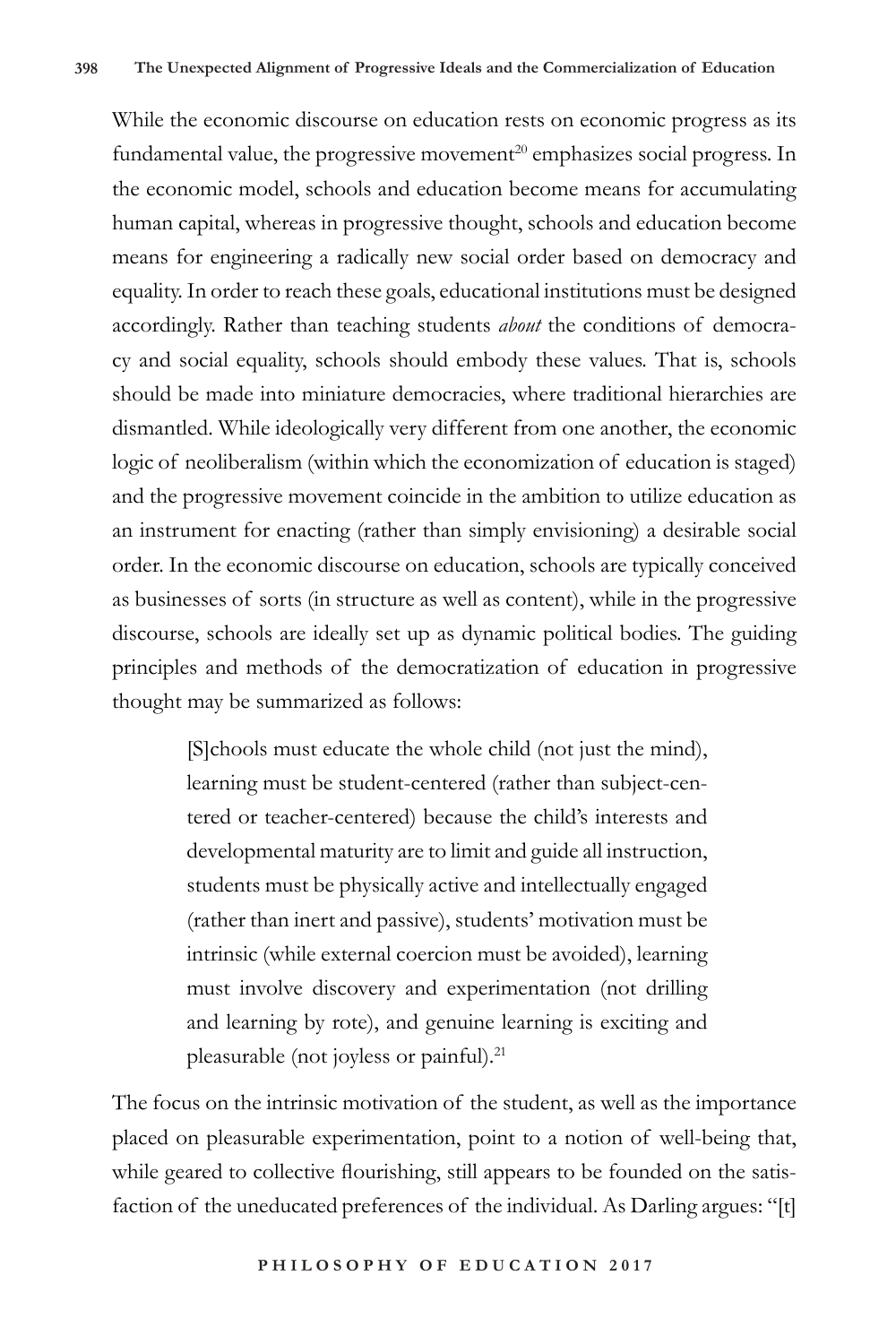he idea of education which caters for each child's interests suggests designing a curriculum which allows choice between different activities according to the child's actual preferences."22 Even if the goal of progressive education is to emancipate children collectively, this process of emancipation is thought to follow from individual actions that, in turn, are taken to be manifestations of each child's supposedly natural inclinations. In a sense, then, this may turn out to be another, differently motivated, version of what White calls an individualistic preference-satisfying notion of well-being.23

In order to substantiate this claim, we may look at some consequences of the progressive ideal of student-centeredness for the student-teacher relation. One consequence concerns the role of pain and discomfort in education. Mintz<sup>24</sup> and Mark Jonas,<sup>25</sup> have both argued (in different ways) that the progressive ideal declaring that learning must be pleasurable is problematic because it risks denying students meaningful challenges necessary for overcoming and broadening their actual preferences. While it is certainly important to distinguish between painful experiences that are educationally detrimental and those that are in fact beneficial for the students' development, "in trying to protect students from the former, educators often deny students the latter."26 This fits well with the supplier-consumer model discussed above, since the goal of pleasurable learning assumes that it is the internal motivation (or preference) of the individual student that should guide the educational process. The work of the teacher, in this context, is inhibited by the demand to keep students happy. As Darling argues, "[o]ne symptom of this kind of belief is the great reluctance of the thoroughgoing child-centred teacher to intervene, to direct or to criticise when dealing with children."27

Another related consequence concerns the question of teacher authority and the role of the teacher in progressive education. According to William Kitchen, in the progressivist view of education "with the child supposedly at the centre, the child creates his or her own meaning of the world, based on his or her own experiences and interactions with the environment." The problem with this view is that it leaves no room "for any form of authority and no belief in what authority represents,"28 and that, as a result, the teacher ends up a mere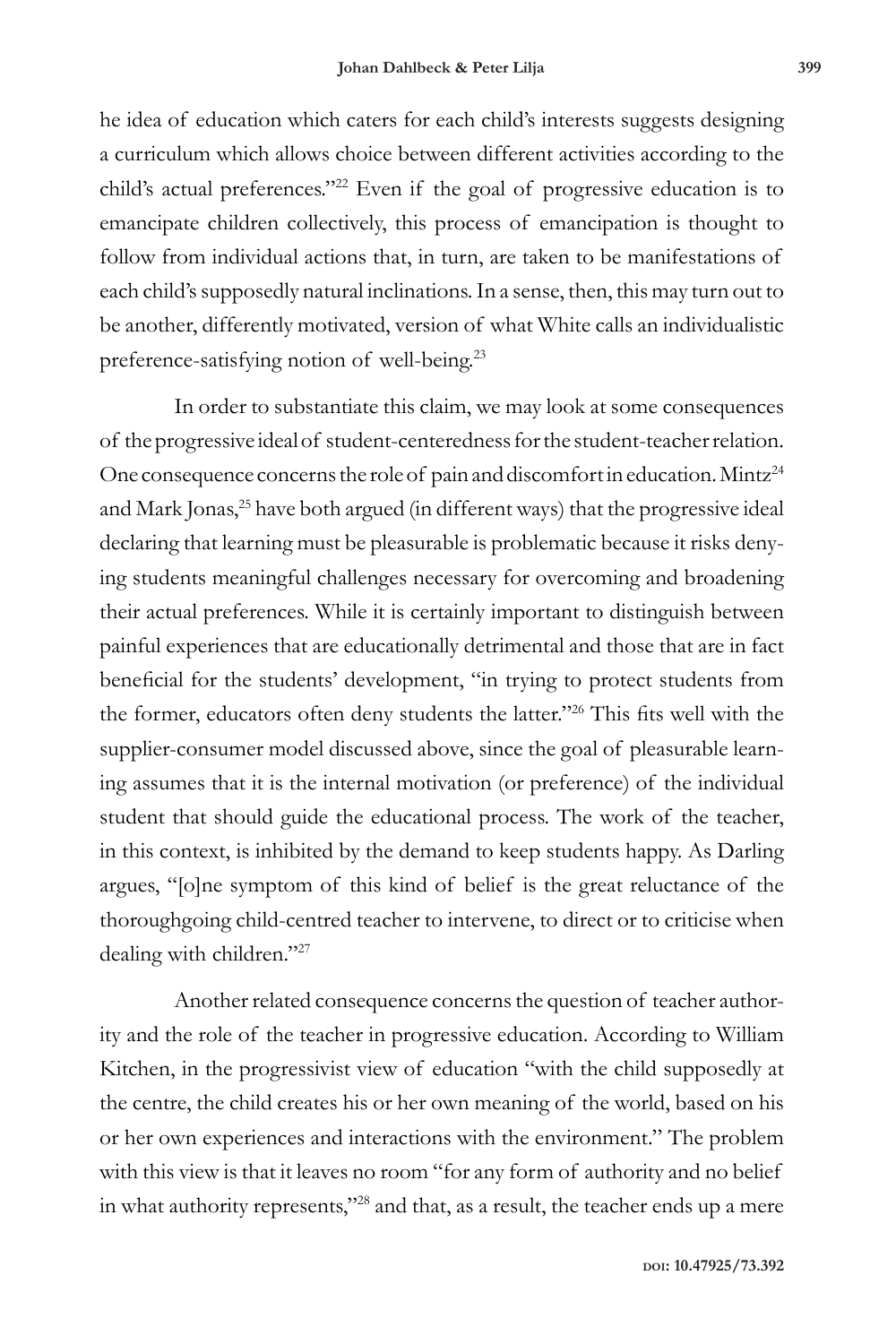facilitator of learning (and supplier of services). When the teacher is denied the authority to offer a variety of perspectives on the world (of which some may be challenging and uncomfortable), education ends up promoting a limited – and limiting – understanding of human flourishing and well-being. When teachers are no longer held responsible for introducing students to traditions of thought that can help widen their understanding of themselves and the world, all that remains seems to be the questionable task of facilitating students' choices on an educational marketplace.

In this context, it is interesting to note a striking similarity between the educational language of the economic, and the progressive discourses on education, where both perspectives downplay (for different reasons) the importance of teaching in favor of the primacy of learning. The progressivist ideal of student-centeredness paves the way for focusing almost exclusively on learning, as "traditional" teaching evokes images of coercion and mindless drilling. This one-sided focus on learning opens up for a consumer-oriented understanding of education. As Biesta argues, "[t]his way of thinking introduces a logic which focuses on the users or consumers of the educational provision and a very suitable name for the consumer of education is, of course, 'the learner.'"29 Biesta concludes that, "[o]ne of the main problems with the new language of learning is that it allows for a re-description of the process of education in terms of an economic transaction … ."30

In the remainder of this article, we return to the example of entrepreneurial learning as a contemporary outcome of the unexpected alignment of progressive ideals and the commercialization of education in a traditionally progressive educational setting. This will allow us to raise some concerns about central educational dimensions missing from progressive education (conceived in a trivial sense) and the currently dominant economic understanding of education.

## THE CONCEPT OF EDUCATION IN ENTREPRENEURIAL LEARNING

As we have seen, the progressive ideal of student-centeredness fits

**PHILOSOPHY OF EDUCATION 2017**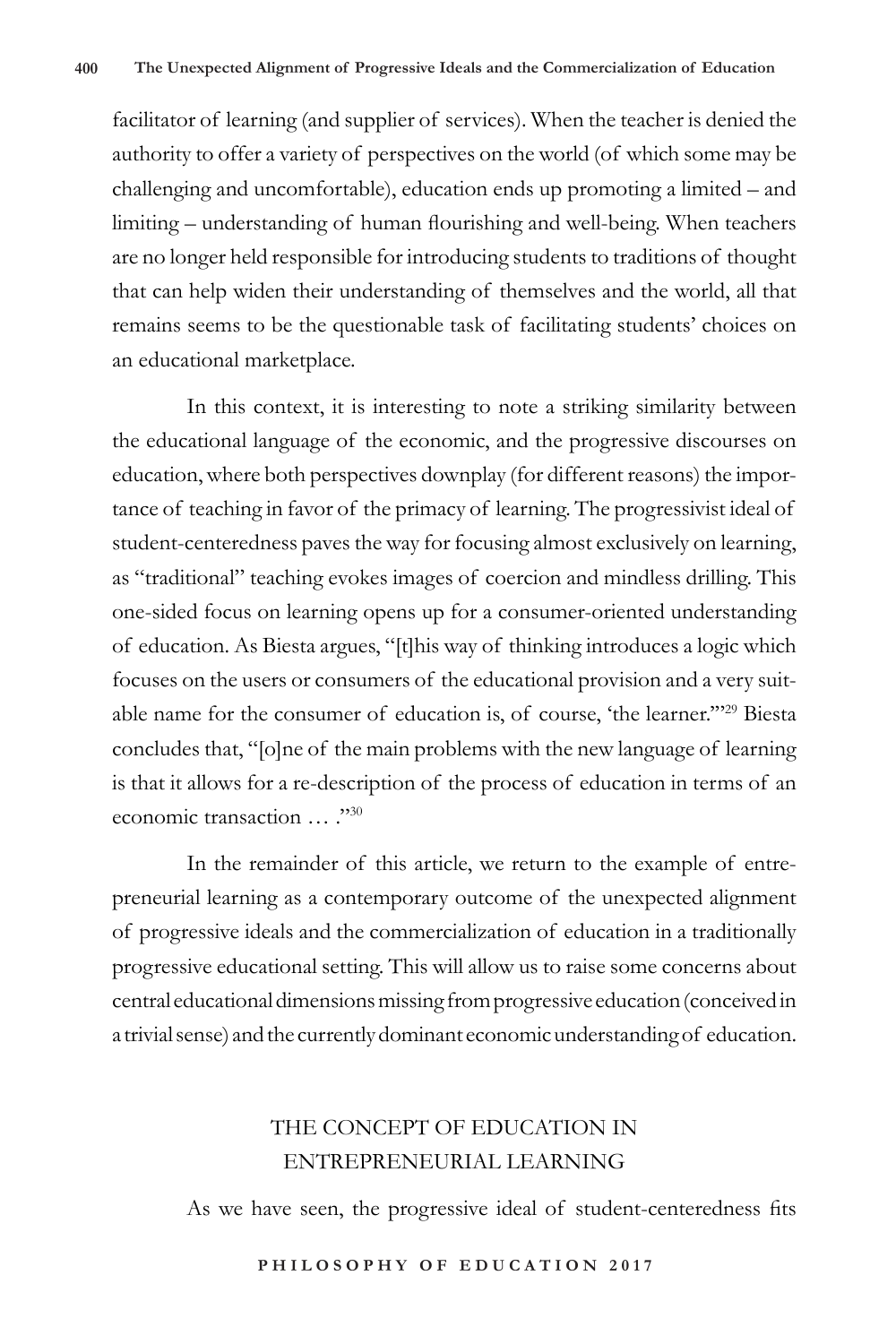well with the idea of the student as a consumer in an educational market. This convergence between two ideologically very different traditions is obvious in the example of the rise of entrepreneurial learning in Sweden. On the one hand, the influential notion of student-centered education is visible throughout the policy documents prescribing the use of entrepreneurial learning in schools. In the curriculum for upper secondary education it is stated that the purpose of the subject of entrepreneurship is to "contribute to students developing confidence in their personal resources, and stimulate their creativity and desire to accept challenges and take responsibility for putting ideas into practice." Furthermore, the subject of entrepreneurship "should help students develop both theoretical and practical knowledge, on the basis of their ideas and work processes. In connection to work processes, teaching should help students develop the ability to work purposefully, solve problems, take personal responsibility and co-operate with others."<sup>31</sup> This way of describing the process of education corresponds well with a Scandinavian educational tradition, firmly grounded in progressive ideals. According to Alfred Oftedal Telhaug, Odd Mediås and Petter Aasen:

> the Scandinavian countries were particularly oriented towards international reform/pedagogic theory, its appreciation of the child's personal potential and the desire to place the pupil at the centre. The ideal was the pupil-centred, contented school which provided space for the pupils to be spontaneous and creative, and which tried to engage them in a productive activity that gave them the opportunity to be involved in the choice of problems and methods of problem-solving through investigative and creative initiative. The pupils would be encouraged to seek relevant sources and to gain knowledge through their own efforts.32

At the same time, the purpose of student-centeredness within the framework of entrepreneurial learning is explicitly geared towards creating business-minded individuals, resulting in the appropriation of progressive ideals by an overarching economic logic. Accordingly, the subject of entrepreneurship "should give students the opportunity to develop knowledge of project finances and of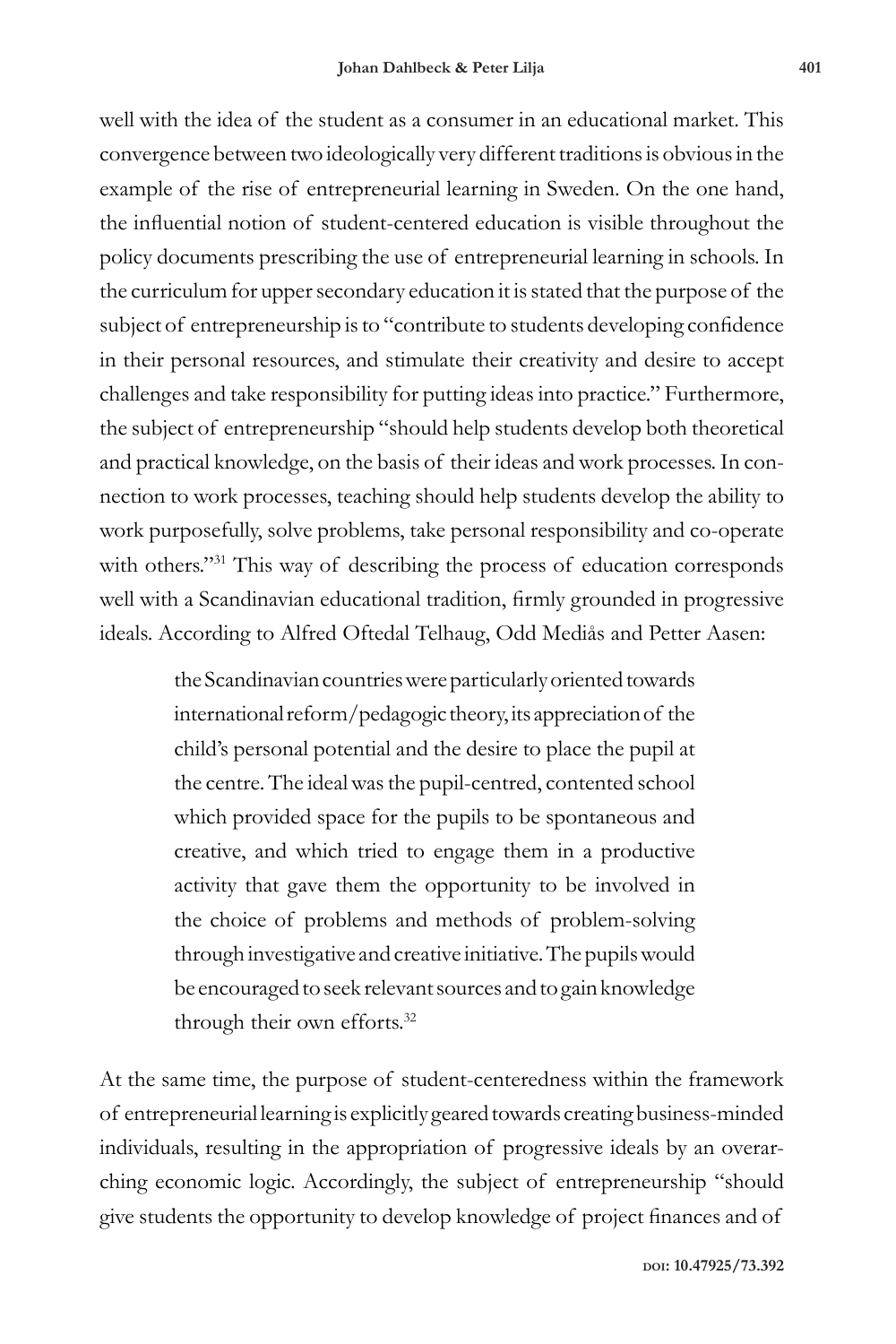starting and running a business and by doing this develop knowledge of business economics."33 In this way, the progressive ideal of student-centeredness (and other progressive values such as creativity, experience, and intrinsic motivation) lends itself well as a tool for constructing entrepreneurial citizens.

As we saw earlier, this kind of educational discourse promotes an individual preference-satisfying notion of well-being. It is questionable whether this kind of well-being is enough to sustain a robust concept of education, one capable of transcending the narrow scope of the immediate wants of the student. Such an education, it seems, needs to look beyond the limitations of students' own ideas in order to construe a common understanding of well-being, informed by a "centuries-long continuous tradition of thought … ."34 It appears, then, that progressive education and the economic discourse on education find an unexpected common ground in their opposition to traditional education. Where traditional education is founded on conservative ideals such as the undisputed authority of the teacher, subject-centeredness, and the hierarchical order of the teacher-student relation, both progressivism and the economic discourse on education (in different ways, and for different reasons) rely on the reversal of these ideals. What becomes apparent in the case of entrepreneurial learning in Sweden is that this unexpected fusion of progressive values with an economic logic reinforces a supplier-consumer model of education.

To conclude, the concept of education in entrepreneurial learning utilizes the positive aura of progressive ideals, such as student-centeredness, creativity, and internal motivation, in order to create business-minded and entrepreneurial citizens who can contribute to the economic progress of society at large, in line with the rationale of human capital theory. Because entrepreneurial learning has proved very influential in the context of Swedish educational policy, the individual preference-satisfying notion of well-being (inherent in human capital theory) has been allowed to define the overall aim of education. This is highly problematic for two main reasons. One, it underestimates the richness of educational thought, and the understanding of human well-being informed by a *eudaimonistic* tradition, so foreign to the instrumentalism of the economization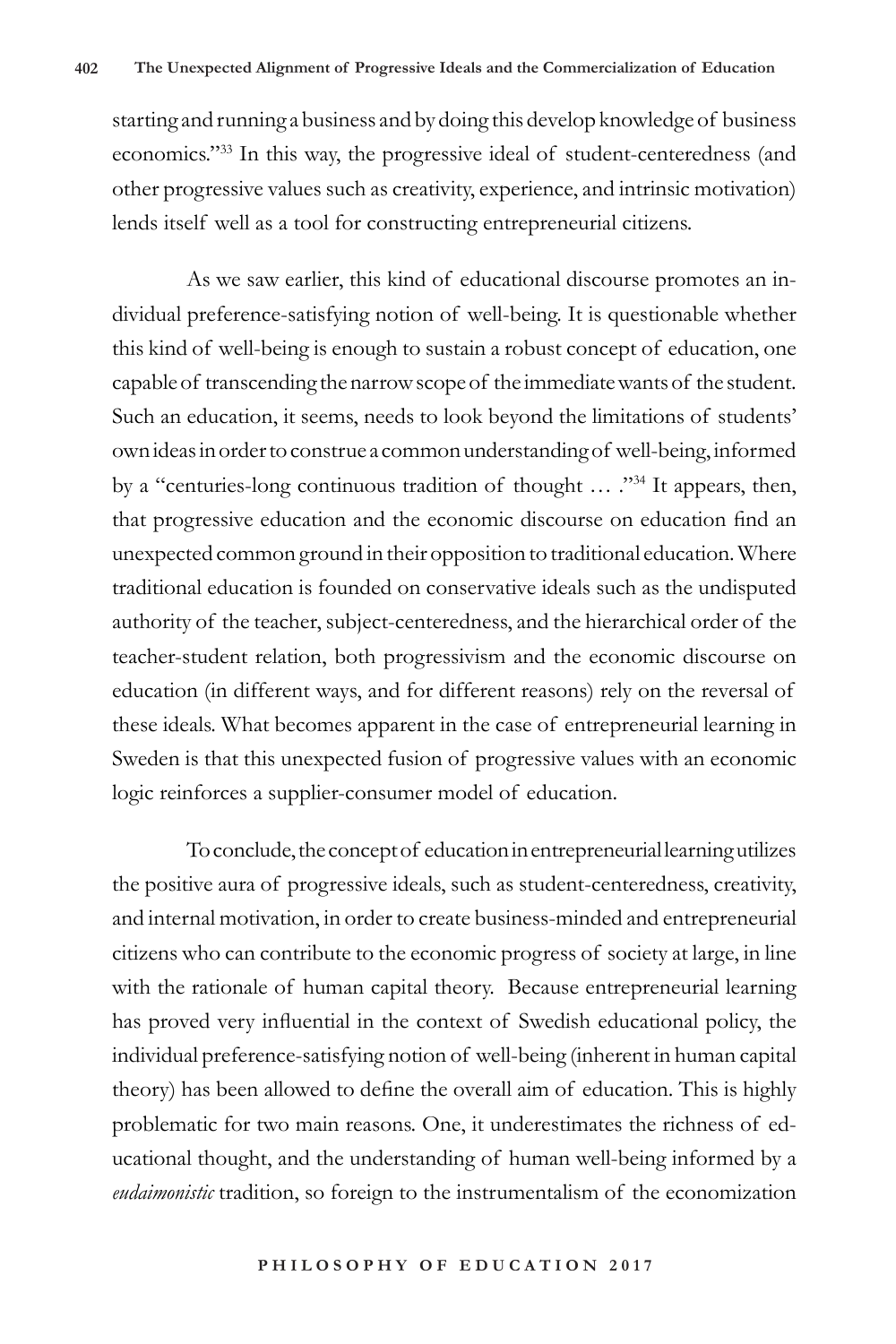of the concept of well-being. Two, it threatens the necessary imbalance in the teacher-student relation. Contrary to the supplier-consumer model of education, a more traditional understanding of education hinges on the preservation of the teacher's right and responsibility to offer students glimpses of traditions of thought not previously known to them. It is this responsibility that is undermined when the teacher must approach students as customers whose uneducated preferences are to guide the educational process.

1 John Darling and Sven Erik Nordenbo, "Progressivism," in *The Blackwell Guide to the Philosophy of* Education, eds., Nigel Blake, Paul Smeyers, Richard Smith and Paul Standish (Malden, MA: Blackwell Publishing, 2003), 288-308.

2 Darling and Nordenbo, "Progressivism," 305.

3 Tal Gilead, "Rousseau, Happiness, and the Economic Approach to Education," *Educational Theory* 62, no. 5 (2012): 267-285.

4 Skolverket [National Agency for Education], *Entreprenörskap i skolan – en kartläggning* [Entrepreneurship in Schools – A Survey] (2010) Translation by authors. http://www.skolverket.se/polopoly\_fs/1.111238!/ Menu/article/attachment/Entrepren%25F6rskap%2520i%2520skolan%2520en%2520kartl%25E4ggning.pdf

5 European Comission http://ec.europa.eu/education/policy/strategic-framework/entrepreneurship\_en

6 http://www.skolverket.se/skolutveckling/larande/entreprenorskap

7 Skolverket [National Agency of Education], *Skapa och våga – om entreprenörskap i skolan* [Creating and Daring – On Entrepreneurship in Schools] (2015) Translation by authors. http://www.skolverket.se/om-skolverket/ publikationer/visa-enskild-publikation?\_xurl\_=http%3A%2F%2Fwww5. skolverket.se%2Fwtpub%2Fws%2Fskolbok%2Fwpubext%2Ftrycksak%2F-Blob%2Fpdf3394.pdf%3Fk%3D3394

8 John Clarke, Janet Newman, Nick Smith, Elizabeth Vidler, and Louise Westmarland, *Creating Citizen-Consumers: Changing Publics and Changing Public Services* (London: Sage Publications, 2007).

9 Johan Dahlbeck & Peter Lilja, "The Concept of Authority and the Swedish Educational Crisis," *Philosophy of Education 2016*, ed., Natasha Levinson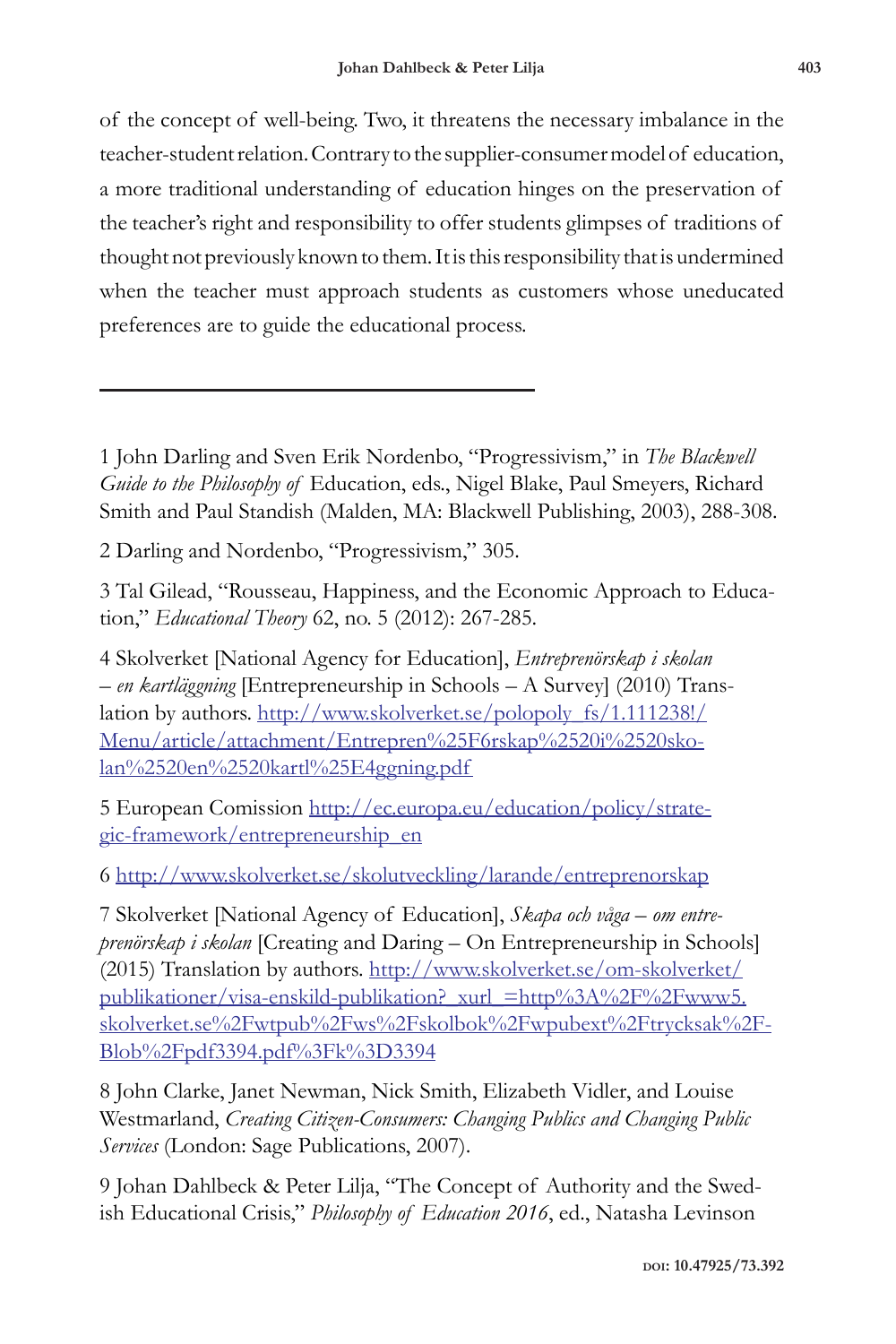(Urbana, IL: Philosophy of Education Society, 2018).

10 John Clarke and Janet Newman, *The Managerial State* (London: Sage Publications, 1997).

11 Tal Gilead, "Educational Policymaking and the Methodology of Positive Economics: A Theoretical Critique," *Educational Theory* 64, no. 4. (2014): 349- 368, 351.

12 Tal Gilead, "Education and the Logic of Economic Progress," *Journal of Philosophy of Education* 46, no. 1 (2012): 113-131.

13 Theodore W. Schultz, "Investment in Human Capital," *The American Economic Review* 51, no. 1 (1961): 1-17, 1.

14 John White, "Education, the Market and the Nature of Personal Well-Being," *British Journal of Educational Studies* 50, no. 4. (2002): 442-456, 442.

15 David Bridges and Ruth Jonathan, "Education and the Market," in *The Blackwell Guide to the Philosophy of Education*, eds., Nigel Blake, Paul Smeyers, Richard Smith, and Paul Standish (Malden, MA: Blackwell Publishing, 2003): 126-145, 127.

16 Gert Biesta, "Against Learning: Reclaiming a Language for Education in an Age of Learning," *Nordisk pedagogik* 25 (2005): 54-66, 59.

17 Feinberg explains that "[i]n market models consumers are supposed [to] know what they need, and producers bid in price and quality to satisfy them. In professional models the producer not only services a need, but also defines it and the professional body is supposed to maintain quality." See Walter Feinberg, "Choice, Autonomy, Need-Definition and Educational Reform," *Studies in Philosophy and Education* 20, no. 5. (2001): 402-409, 403.

18 White, "Education, the Market and the Nature of Personal Well-Being," 452.

19 Avi I. Mintz, "The Happy and Suffering Student? Rousseau's *Emile* and the Path not Taken in Progressive Educational Thought," *Educational Theory*  62, no. 3 (2012): 249-265, 249.

20 In this context, the term "progressive movement" is intended to describe the loosely held together cluster of ideas and practices reacting against "traditional" educational ideals of a subject- and teacher-oriented kind of education accused of promoting the instrumental drilling of inert students.

21 Mintz, "The Happy and Suffering Student?," 249.

22 John Darling, "Child-Centred, Gender-Centred: A Criticism of Progres-